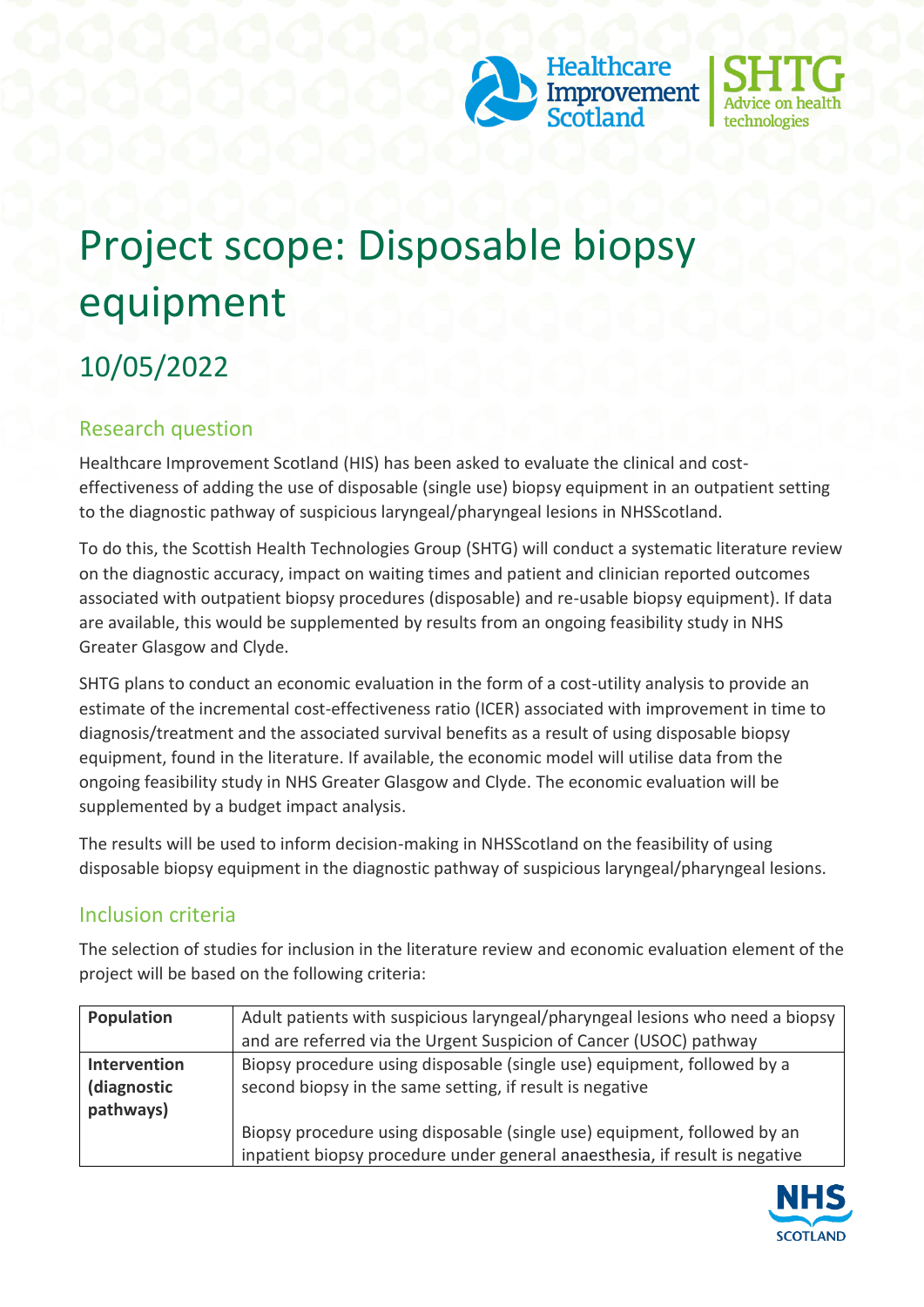| Comparator<br>(diagnostic | Inpatient biopsy procedure under general anaesthesia                                                                                           |
|---------------------------|------------------------------------------------------------------------------------------------------------------------------------------------|
| pathways)                 | Outpatient procedure using re-usable biopsy equipment, followed by a biopsy<br>procedure under general anaesthesia, if test result is negative |
|                           | Outpatient procedure using re-usable biopsy equipment, followed by a<br>second re-usable biopsy procedure, if test result is negative          |
| <b>Outcomes</b>           | Outcomes include but not limited to:                                                                                                           |
|                           | Diagnostic accuracy                                                                                                                            |
|                           | Procedural complications                                                                                                                       |
|                           | Impact on waiting times and their knock-on effect on patient<br>outcomes such as cancer recurrence rates and survival                          |
|                           | Cost-effectiveness (if possible)<br>$\bullet$                                                                                                  |
|                           | <b>Budget impact</b>                                                                                                                           |
|                           | Environmental costs (if possible)                                                                                                              |
|                           | Patient and clinician reported outcomes                                                                                                        |
| Limits                    | N/A                                                                                                                                            |